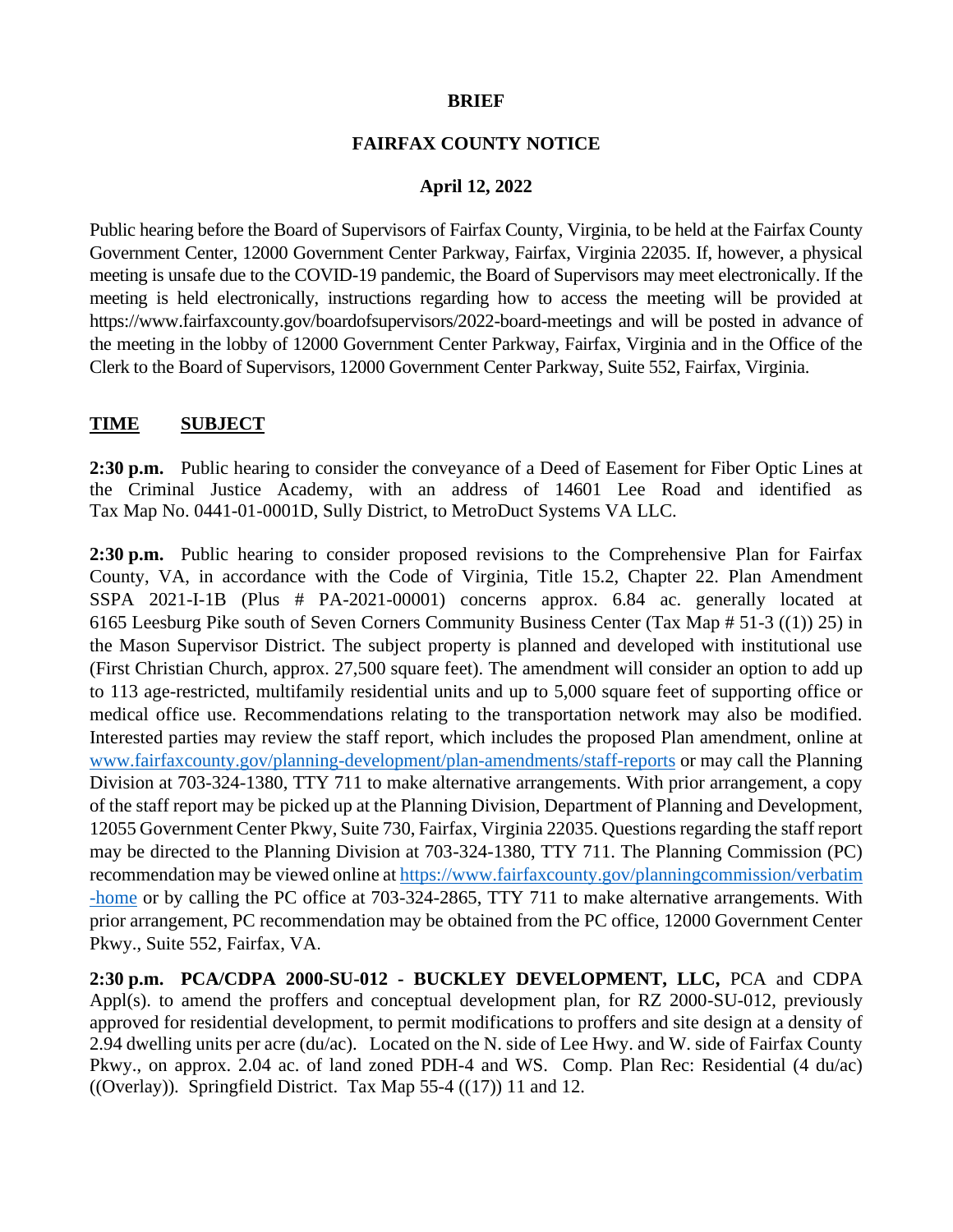**2:30 p.m. SE 2018-PR-014 - UNITED REAL ESTATE LLC**, SE Appl. to permit uses in floodplain. Located at 6801 Custis Pkwy., Falls Church, 22042 on approx. 20, 437 sq. ft. of land zoned R-4. Providence District. Tax Map 50-4 ((5)) 450.

**3:00 p.m. RZ 2021-SU-016 - STONECROFT LEE, LLC,** RZ Appl. to rezone from I-3, WS and AN to I-5, WS and AN to permit storage yard and/or new vehicle storage. Located on the S. side of Adkins Rd., E. side of Barney Rd., W. side of Stonecroft Blvd. on approx. 8.08 ac. of land. Comp. Plan Rec: Industrial up to 0.35 Floor Area Ratio (FAR). Sully District. Tax Map 33-2 ((2)) 10 and 11; 34-1 ((2)) 11A; and a portion of Glorus Road, which was recently vacated and abandoned by the Board.

**3:00 p.m. RZ 2021-LE-011 - ELM STREET COMMUNITIES, INC.,** RZ Appl. to rezone from PDH-30 and HC to PRM and HC to permit multifamily residential development at a Floor Area Ratio of (FAR) 1.69 and approval of the conceptual development plan. Located along Rolling Hills Ave., S. side of Buckman Rd. and W. of Richmond Hwy. on approx. 5.42 ac. of land. Comp. Plan Rec: Mixed Use and Residential, 2-3 du/ac. Lee District. Tax Map 101-2 ((5)) (2) 10-15; 101-2 ((5)) (3) 1, 2A and 13 and a portion of Rolling Hills Avenue right-of-way to be abandoned/vacated. (Approval of this application may enable the vacation and/or abandonment of portions of the public rights-of-way for Rolling Hills Avenue to proceed). (Concurrent with PCA 2004-LE-021).

**3:00 p.m. PCA 2004-LE-021 - ELM STREET COMMUNITIES, INC.,** PCA Appl. to amend the proffers for RZ 2004-LE-021, previously approved for a mixed-use development to include single-family attached and multifamily residential dwelling units and up to 80,000 square feet of nonresidential uses, to permit deletion of land area. Located along Rolling Hills Ave., S. side of Buckman Rd. and W. of Richmond Hwy. on approx. 5.42 ac. of land zoned PDH-30 and HC. Comp. Plan Rec: Mixed Use and Residential, 2-3 du/ac. Lee District. Tax Map 101-2 ((5)) (2) 10 - 15; 101-2 ((5)) (3) 1, 2A and 13 and a portion of Rolling Hills Avenue right-of-way to be vacated/abandoned. (Approval of this application may enable the vacation and/or abandonment of portions of the public rights-of-way for Rolling Hills Avenue to proceed). (Concurrent with RZ 2021-LE-011).

**3:00 p.m.** A public hearing on the Fiscal Year (FY) 2023 effective tax rate increase.

**3:00 p.m.** Public hearing on proposed amendments to Chapter 67.1 of the *Fairfax County Code* (Sanitary Sewers and Sewage Disposal), Article 10 (Charges), Section 2. Pursuant to the authority of the *Virginia Code*, Title 15.2., Chapter 21 (including, without limitation, Sections 15.2-2111, 2119, and 2122), the Board of Supervisors of Fairfax County, Virginia, proposes to amend and readopt Section 67.1-10-2 of the *Fairfax County Code* by, among other things, changing all references to the unit cost of sewer service and the base charge, and Chapter 67.1 of the *Fairfax County Code* (Sanitary Sewers and Sewage Disposal), Article 10 (Charges), Section 2. Pursuant to the authority of the *Virginia Code*, Title 15.2., Chapter 21 (including, without limitation, Sections 15.2-2111, 2119, and 2122), the Board of Supervisors of Fairfax County, Virginia, proposes to amend Section 67.1-10-2 of the *Fairfax County Code* by, among other things, updating the availability charge schedule for residential, commercial, and all other users desiring to connect to the County sanitary sewer facilities, the fixture unit rate, and proposed hauled wastewater charge. A listing of all the rate changes appeared in the Washington Times newspaper on March 11 and March 18, 2022.

**4:00 p.m.** Public hearing on the proposed adoption of the County Executive's Fiscal Year (FY) 2023 Advertised Budget Plan, proposed tax rates, and the FY 2023–FY 2027 Advertised Capital Improvement